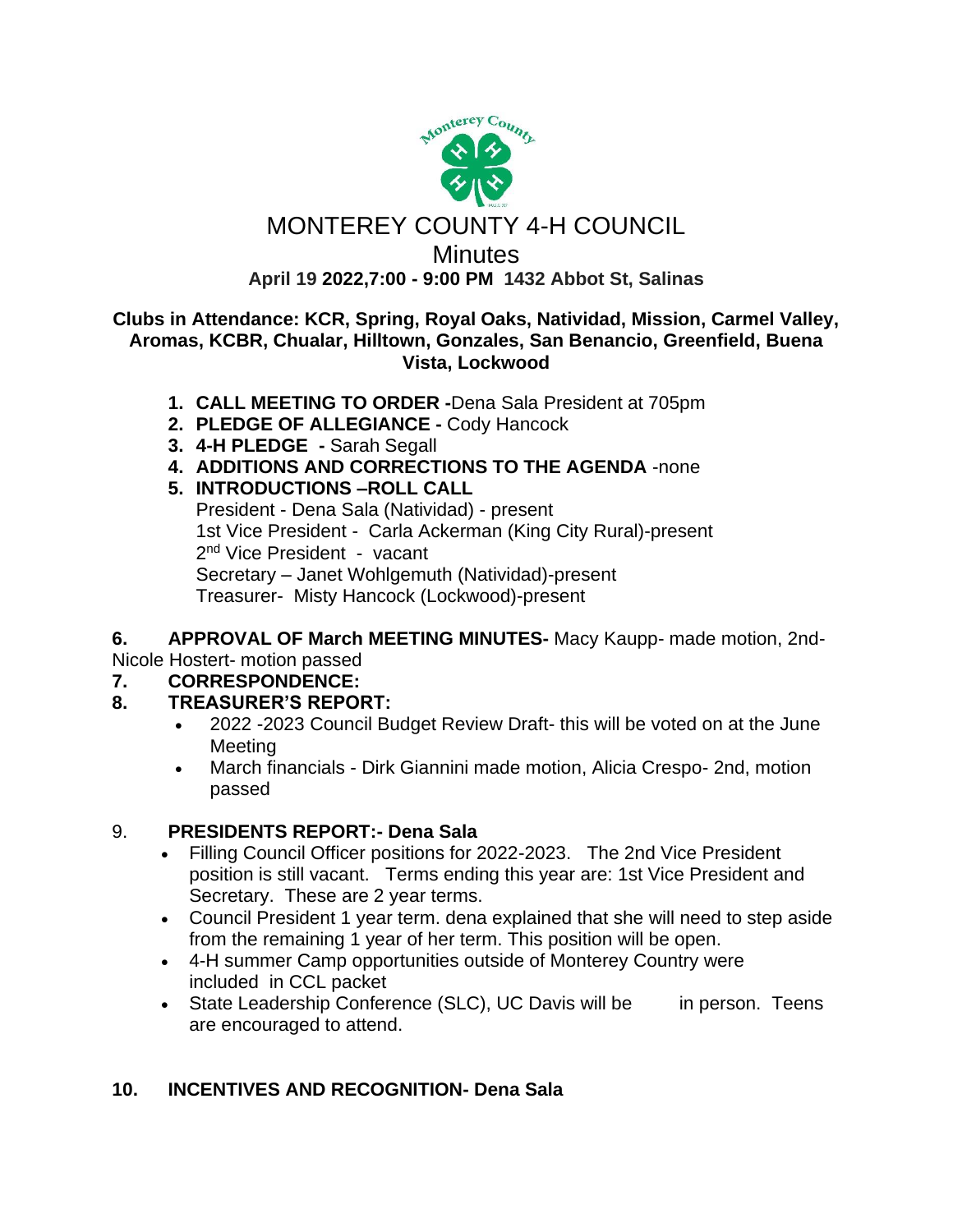- Monterey County Awards & Recognition Packet has been updated and is in the CCL packet. Please share with members.
- Outstanding Volunteer Recognition will be a new award. Clubs are encouraged to send in notices.
- Reminder: Council Senior Scholarship opportunities include 6 \$1,000 and Applications Due May 2nd, 2022. Forms have been sent out and are available online.
- Update: Senior Graduation Task Force Committee- Timeline established. We need your help - signs will be ordered along with 4-H swag to give away.
- New Clover Award Pilot. Find out more at 2 meetings: April 29th & June 22nd
- Committee is now Developing Club Achievement Award that wold be universal.
- President's Citizenship Award- A universal award for youth. Dena will share more information.
- **11. CAMP - NONE**

## **12. GUEST SPEAKER(S)** none

## **13. FAIR REPORTS -**

- Salinas Valley Fair- Teri Storelli gave a report regarding Still exhibits. If you have large amounts of entries, please make appointments to do drop offs. There will be on Sunday picks for entries. May pick up on 5/18 by the CCL or designated person (must notify fair of that person prior) 4H and FFA will be hosting the building again this year- must have 5 members and 1 adult each session. This is an opportunity for outreach since there will be a table available for clubs to use.
- Monterey County Fair-Janet read report on the dates for Monterey Fair entries- April 27th- exhibitors must email the fair with a picture of their bill of sale of their beef project. See email below. Eartag will be mailed to them
- May 10th- exhibitor must take a picture with the steer and eartag in place
- May 16th- Online entries open for all departments
- Aug 1- online entries close at 1159pm
- Aug 24-28th Monterey County Fair Livestock Show
- Aug 27-Livestock Auction
- YQCA must be completed by the time online entry is submitted
- Any questions can be sent to [entry@montereycountyfair.com](mailto:entry@montereycountyfair.com)

**YOUth COUNCIL:** Youth Council Advisor 2022-2023 Search is open. Applications are available to fill out.

**15. YOUTH REPORTS:** Natividad- Color Me Green- Toro Park-video presentation was given to those present.

**16. 2022 -2023 Council Committee Selections** Clubs were assigned the order in which to select their council committees. her eare the results:

- Graduation Committee- Natividad
- Achievement Night/Day-KCR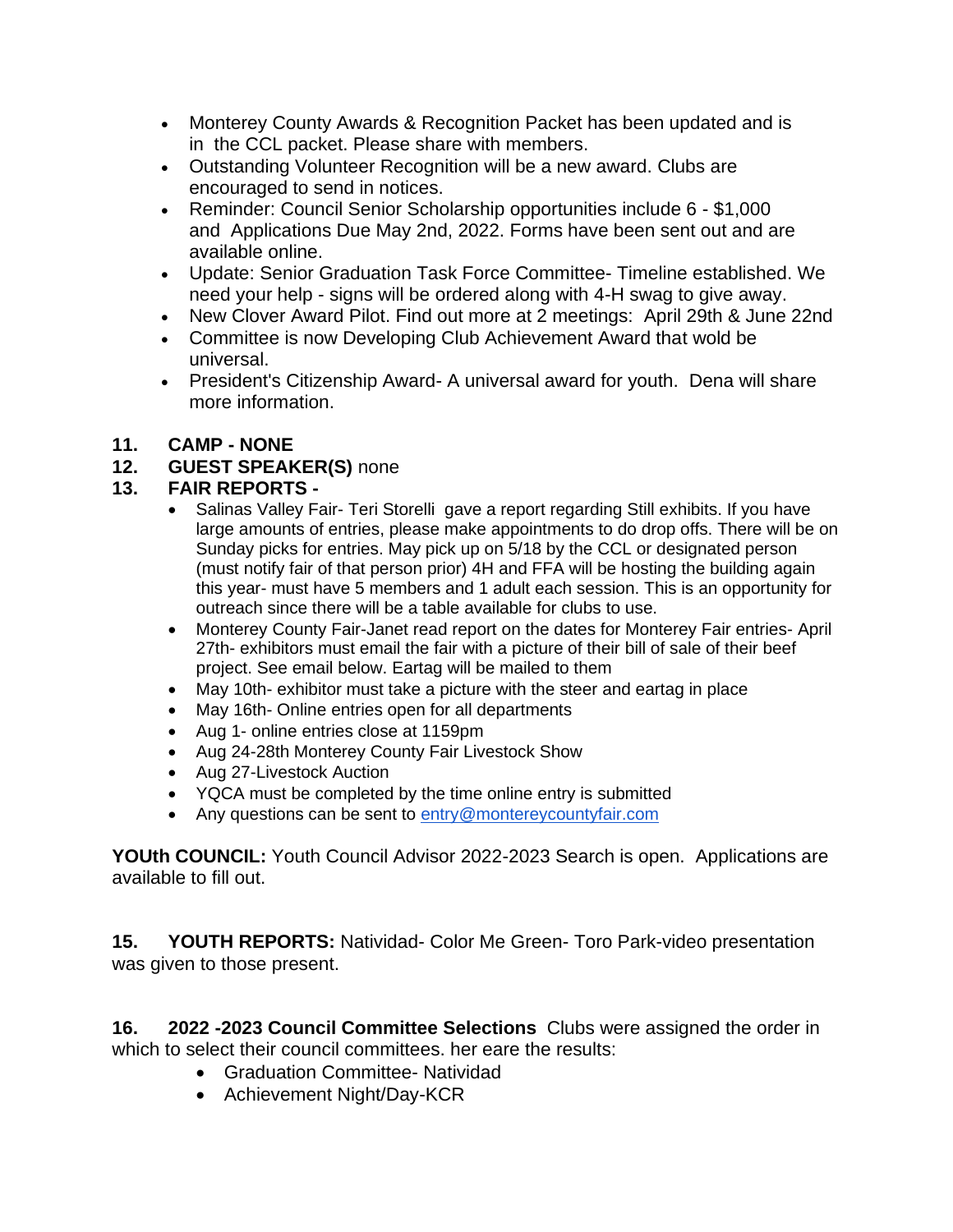- FFD-Community Service-Aromas
- FFD-Baking-Royal Oaks
- FFD-Over all- KCBR
- FFD-Tabulations/contest-Spring
- FFD-veggie ID- Mission
- FFD-Livestock contest-Chular
- Interview Contest- Carmel Valley
- New Member Party Committee-Greenfield
- Presentation Event/contest- Gonzales
- Presentation Night-Tabulations-Lockwood
- County Record Book Contest- Hilltown
- Stem event-Buena Vista
- Star Rank Verification- San Benancio
- Optional Committee pick: Color Me Green- Natividad
- Animal Field Day, Service Learning, Bowl-a-rama, Club Book judging, County Expansion and Review, Fashion Revue, record book training were set aside for one year. If your club is interested in any of the other optional committees- please reach out to Carla Ackerman

#### **17. COMMITTEE REPORTS:** 1st Vice President(s) - Carla Ackerman

- Animal Field Day Virtual Recap Chualar, April 9th- Lindsey Almond gave the report
- Record Book Workshop- Lockwood, Virtual April 23, Youth Chair Seralyn Colton gave the report
- County Presentation Event (March) Recap Gonzales -Leticia Garcia gave the report
- County Presentation Event -Judging & Tabulations Recap Lockwood Morgan Hancock (youth chair) gave the report
- Color Me Green Walk and Run Fundraiser (March) Recap Gonzales virtual-Leticia Garcia- raised \$4135
- Service Learning activity San Benancio, Harper Lee and Eden Burnett (youth chairs) gave a report
- Fashion Revue Virtual Recap Hilltown, date March 19th Sarah Segall (youth chair) gave the report
- Interview Contest April 2nd Recap Carmel Valley-Sharon Sedillos (youth chair) gave the report

#### **18. CLUB SHARING: none this month**

#### 19. **STAFF REPORTS: Lorin Hofmann-Lurz**